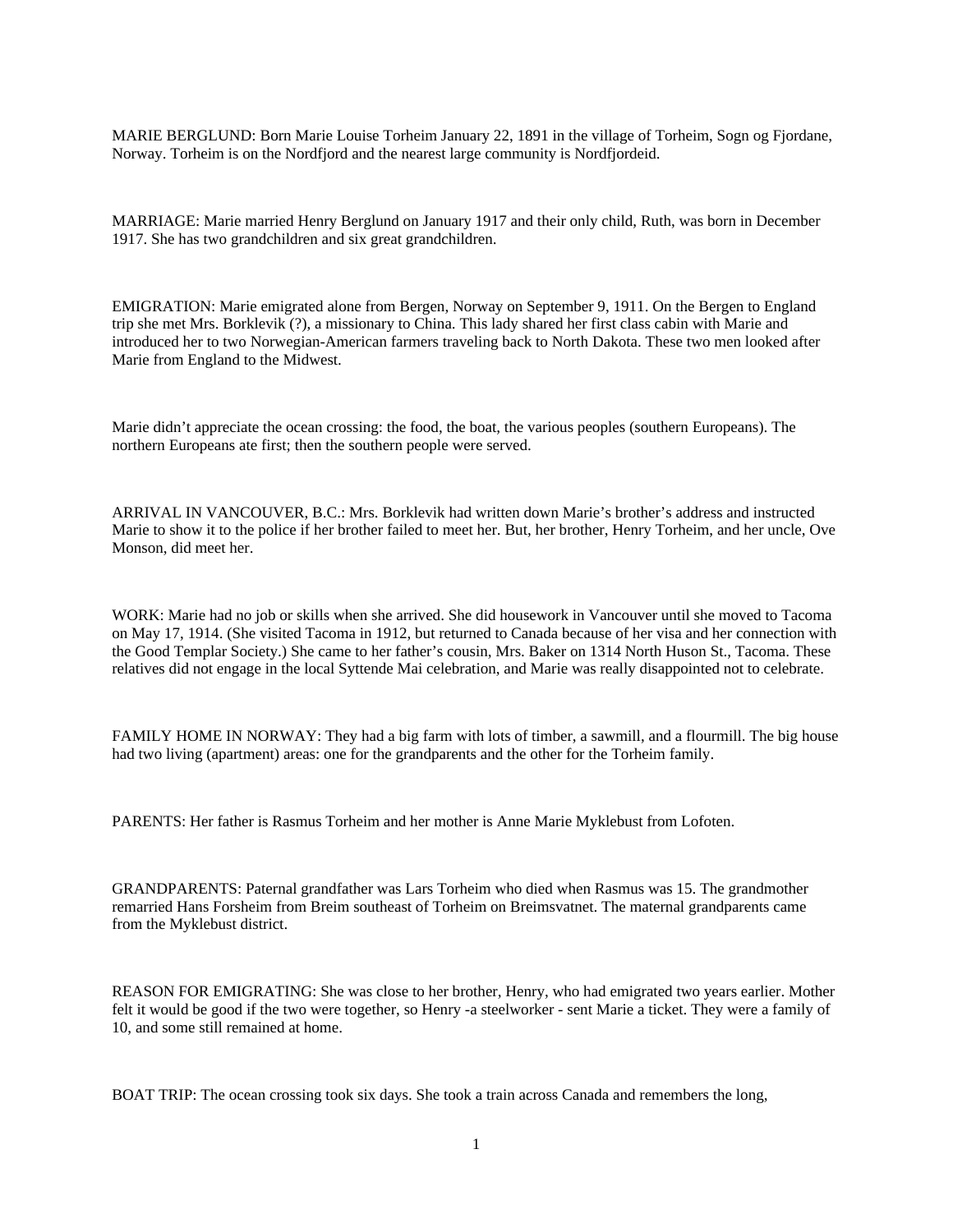uncomfortable ride on wooden seats. She met two girls with whom she made friends: one Swedish and one from Stavanger. The two farmers supplied the girls with food. Marie's baggage consisted of one great, big suitcase and a trunk.

Marie wanted the excitement of traveling and seeing a new country, and her brother was here. Her brother had emigrated, traveling with a Norwegian-American uncle. Marie's ticket - from Bergen to Vancouver - cost about 200 crowns. Food on the train trip was purchased; it was brought on board at train depots (there were no dining cars). The trip was generally okay: beautiful scenery, good company, and the wooden seats opened into hard beds. Marie particular remembers the Swedish girl who was so clever with millinery and Mrs. Borklevik, who had wanted her to attend the mission school in Chicago.

SETTLING IN: Vancouver was a big, beautiful, and exciting city; Marie was not scared - just excited. She joined the Good Templar Lodge where there was no drinking and had wonderful fellowship with over 100 Norwegian young people: picnics in Stanley Park.

WORK: first job. Her brother had arranged for her to live in a Swedish hotel run by Mrs. Campbell. Her first job was in a family situation, and her first task was to clean a very large carpet with torn wet newspaper which kept down the dust. Marie was fired in two days, because she didn't suit the work - and vice versa.

SECOND JOB: There was lots of work to be had through advertisements - especially for Scandinavian girls doing housework. She worked next for a banker's family on Naper Street for \$10 a month. The house was four storied and beautiful; the household consisted of the man, wife, a 16-17 year old son, and the wife's unmarried sister who was also, more or less, in charge of the house. The lady of the house and the son were very kind to Marie. She worked in the kitchen, located in the basement.

07 The meals were cooked downstairs, and a dumbwaiter transferred the food upstairs to the breakfast room or the dining room. Marie ate her meals in the basement. Tells a story about a herring dinner she couldn't eat (hated herring). Marie worked there through Christmas which she spent with her brother in New Westminister. The 16 year boy gave her a lovely jabot for a Christmas present. But the housekeeper-sister didn't treat Marie very kindly, and Marie sought another job because she wanted a more familiar, family-oriented situation.

THIRD JOB: This family had three children, 8 - 14 years of age, who were so nasty; they walked on the table and threw food. She stayed at this job for only one month, because of the 'impossible' children - earned \$20 a month.

FOURTH JOB: She was a chambermaid at the Empress Hotel. The work was okay, but the patrons (theater and stage people) were coarse customers: drinking and fighting.

FIFTH JOB: Her brother found her a waitress job at a Swedish restaurant in Hope, BC - a mining town in the mountains. Marie worked there six months and really liked it. During slow times between 2-4 pm, they went horseback riding. There were many Norwegian loggers and railroad workers in the area who, when paid, came into town to drink and gamble. Marie felt badly that there weren't decent things to do, because the boys were simply homesick and wanted fellowship. Marie liked the Swedish woman who owned the restaurant and the Norwegian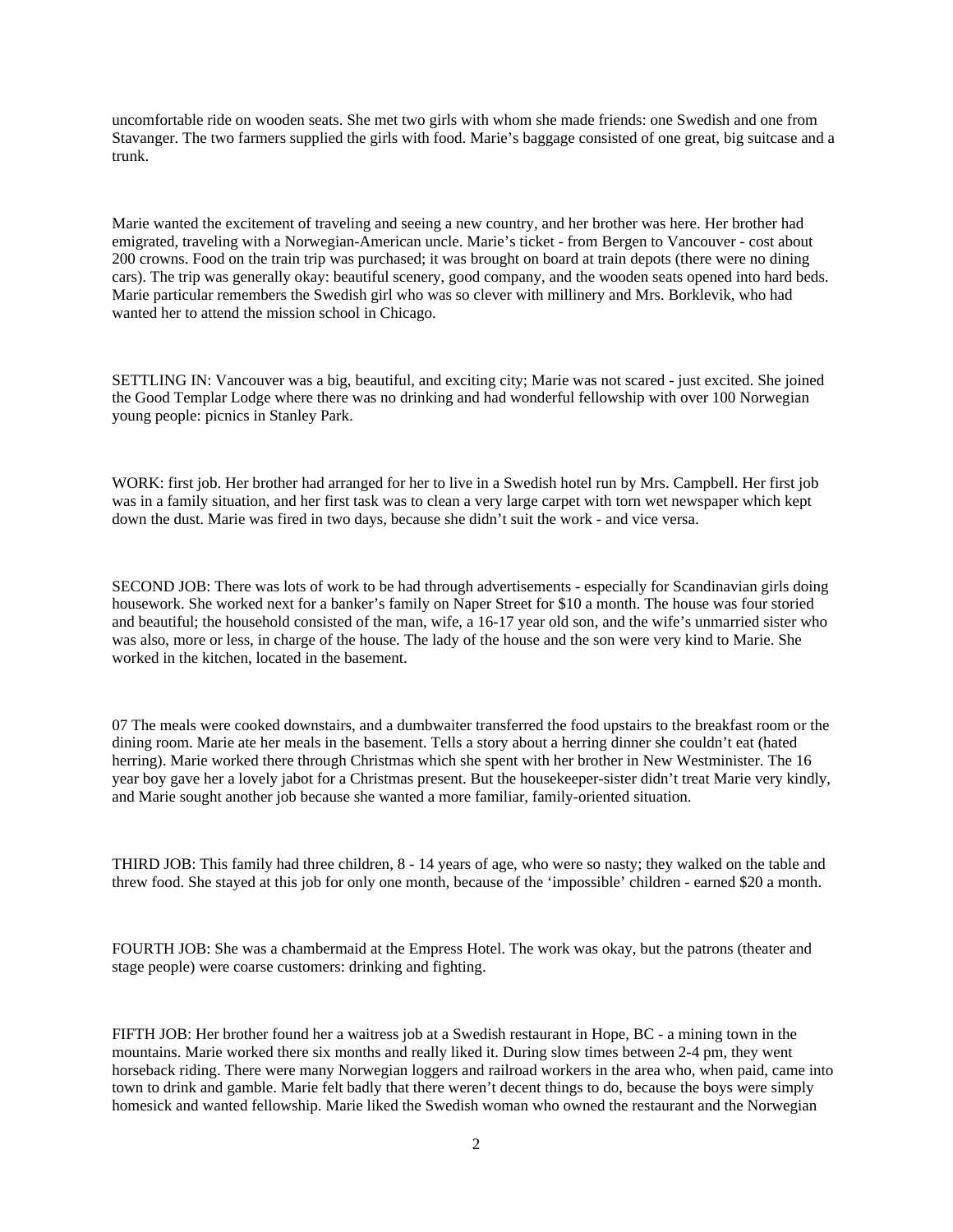male cook (Halvorson). But her friend, Kristine Peterson, from Tacoma said there was a cafe job available there, and Halvorson encouraged her to accept because he felt Hope was no place for Marie to stay.

SIXTH JOB: She came down to Tacoma; this is when and where she met Henry Berglund. Her English was picked up here and there, and was pretty good at this time.

SCHOOL IN NORWAY: Attended from age 7-15, and then went to confirmation class which was separate from the school.

CONFIRMATION: She and two other girls went to confirmation class for several weeks, rowing across the fjord from Torheim to Lofoten and staying three days at a time. The priest served three churches: Davik, Lofoten, and Rugsund. The pastor preached twice a month at Davik and every fifth week at Lofoten, staying three days extra during confirmation time to teach the class.

The fjord leading to Lofoten was beautiful: farms with rows of painted white houses on one side and hillside on the other. At the head of the bay was a mountain. Marie stayed in Lofoten with her grandmother, Anne Marie Myklebust who lived on a portion of the family farm. Grandmother was such a good cook, making delicious berry preserves.

CHURCH: At least once a year during church services the pastor asked the children to come up, and he would question them on the Bible. This happened to Marie when she was eleven, but very short and small for her age. The pastor queried her about fighting with her siblings, but kindly - because of her size.

It was a rule there that the people of richer, bigger farms sat in front and the poor in the back. It was also customary that women sat on left and males on the right. Marie believes church attendance has dropped dramatically in later years.

TACOMA: She worked in Henry's coffee shop on 1305 Commerce. There were lots of Norwegian men as patrons, and one could speak Norwegian all day long: she spoke a mixture of English and Norwegian. The restaurant was open from 5:30 am to 7 pm. Served oatmeal mush with milk and sugar plus coffee for 25 cents for breakfast. For lunch they served thick ham sandwiches that cost three for 10 cents plus coffee and three lumps of sugar.

CITIZENSHIP: She got her citizenship in 1922, five years after marriage (1917).

Henry was notified that he was on call for military duty during WWI, but he wasn't called up. He had emigrated from Norway in 1889.

DATING - SOCIAL LIFE: The Good Templar Lodge had good entertainment after the meetings: singing, folk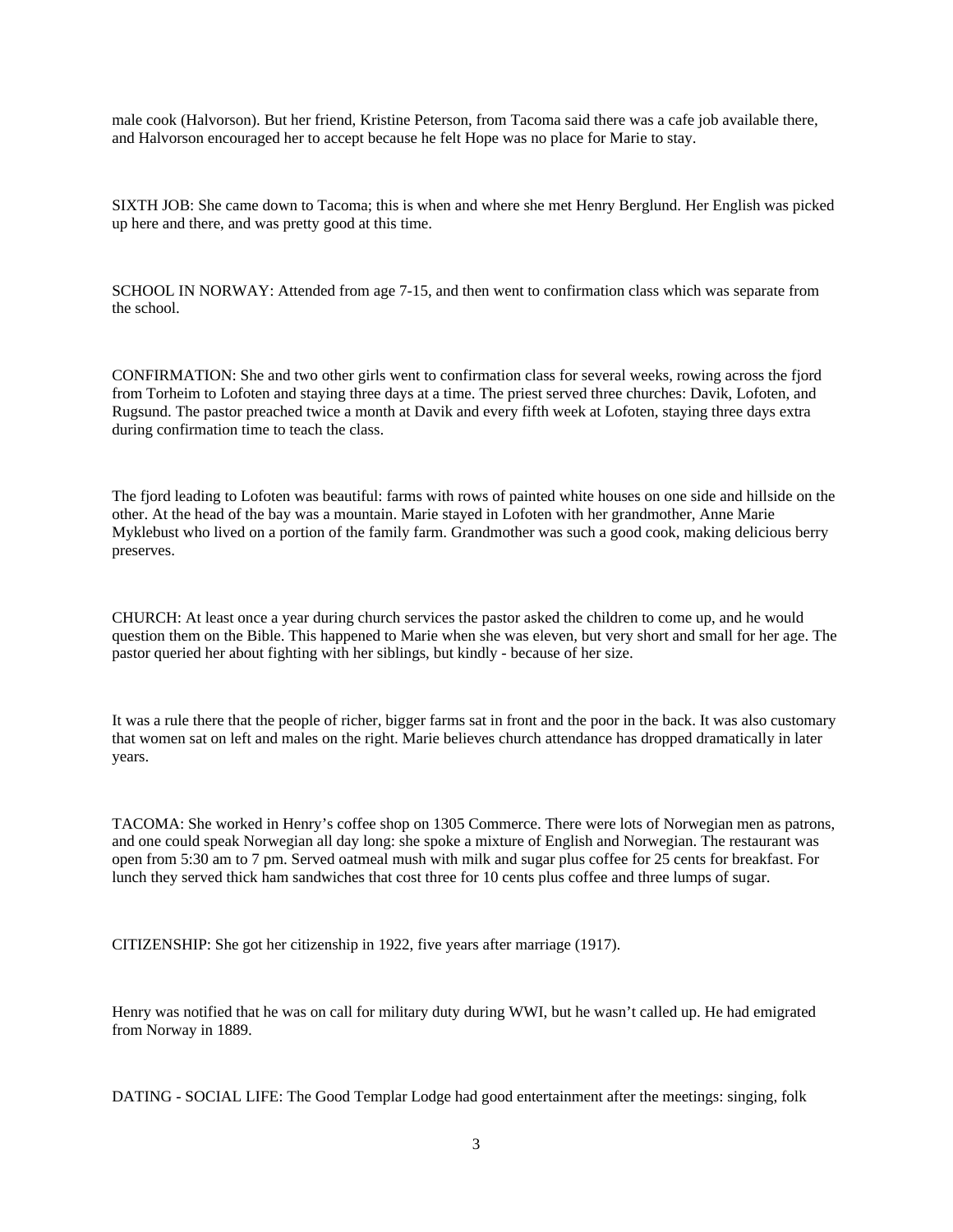dances, discussions-debates, *etc.* This group met monthly and was all Norwegians. The members' purpose was to not drink and promote the welfare of the young people. This group still exists in Seattle.

COMMUNITY GROUPS: Sons of Norway. The local group was organized in 1906; Henry was a charter member.

DAUGHTERS OF NORWAY: This was organized in 1908, and Normanna Hall was built in 1921-2. Tells about early members. Bazaars were an early activity of the group; the first one was in 1922 and was a three-day affair held between Christmas and New Year. The Hall was decorated beautifully and dinners were held. The lodges were very active in the 1930's and 1940's. During the war rationing (1942), one member received butter from ND which was used as prizes for bingo games; these games were always filled.

NORDFJORDSLAGET: This was established in 1920-30. Marie was active in this also. She's been president of Daughters of Norway five times and Grand Lodge president two times. At one time the latter consisted of 36 lodges; now it's down to 10. Membership was good because of the insurance policies sold through the lodges.

ACCOMPLISHMENT OF DAUGHTERS OF NORWAY: Marie as an active recruiter and participant feels this group has preserved Norwegian heritage through the generations.

OTHER SCANDINAVIANS LODGES IN THE AREA: There was no Icelandic lodge, although one Icelander, Dr. Jonsson, was active in the Leif Eriksson group. His wife was Norwegian. The Swedes had a small ladies' organization, an auxiliary to the men's group. The Norwegian lodges were the largest, over 600 members in the Sons of Norway at one time.

CHRISTMAS IN NORWAY: Christmas was two weeks long in Norway, as opposed to two days in America. In Nordfjord they had a big meat dish at 5-6 pm, 'ribbestek'. Later they had risengrynsuppe, and goodies like julekake.

In America, the family had lutefisk on Christmas eve. At home in Norway lutefisk was served on Christmas Day. Christmas Day was just for family. On the second day visiting amongst the villagers began - for coffee, supper, and homemade beer. The  $\bigcirc$  bloolle' was passed around and everyone took a traditional sip. Gifts were small and handmade: stockings, mittens, *etc.* Marie received her first purchased doll when she was 11. It was such a treasure, she clearly remembers every detail about it. Another common gift was skates handmade from juniper wood with a highly polished metal blade.

Each person had his own lefse. Mother made 'snikalefse', which had a coating or filling on top in which each person's name was written. The lefse was placed in a covered basket which was brought out for afternoon coffee. Each child ate their own lefse during the holidays, seeing who could keep the name intact the longest. Each person had their own butter and butter cup, an example of which she has given to the Scandinavian Center at Pacific Lutheran University.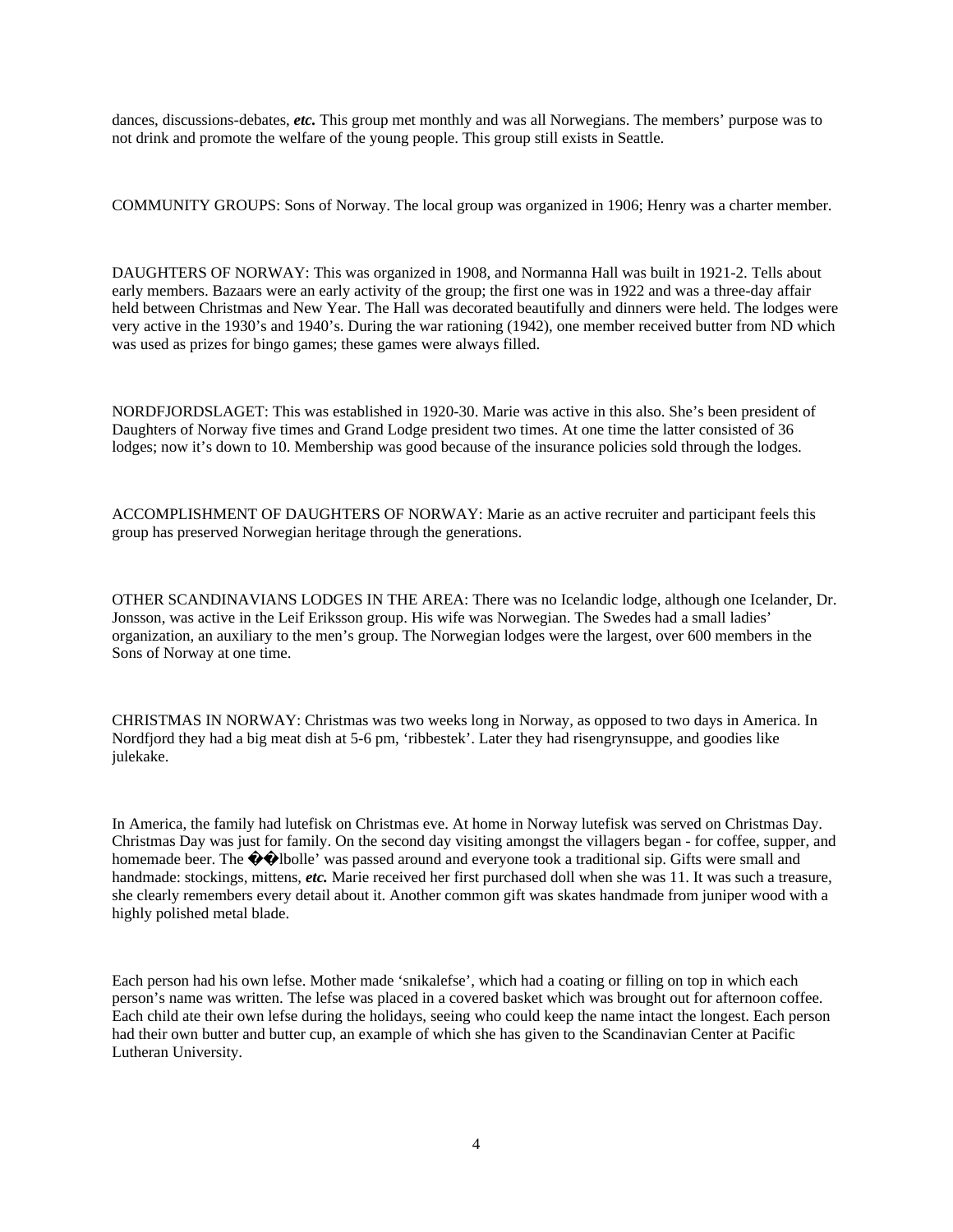In America, these customs were not carried on because Ruth was the only child, and they always celebrated and shared Christmas with the extended family.

AMERICAN HOLIDAYS: These were a natural part of life in America, and were assimilated into their family lifestyle. Henry was an American citizen since 1905 and a very enthusiastic one. Marie had a happy home life.

CHURCH IN AMERICA: In Norway there were no church activities - just religion and mission support. In America she's been active in Emmanuel Lutheran Church and Lutheran Welfare since the 1920's. Tells about how Lutheran Welfare operated in Tacoma during the Depression years.

NORWEGIAN LANGUAGE IN THE TACOMA AREA: The language was taught in two high schools between 1940 - 1944. Started because the grandchildren of the immigrants had lost the language and couldn't communicate with families back in Norway. Marie feels there was prejudice and pressure on the immigrants to drop their native tongue in the early years.

The first 'texts' used at Lincoln and Stadium were loose leaf papers. Some school people were sympathetic to the project; some-like other language teachers-ended up short of students and not happy. Lincoln High School had the more positive response due to its heavy population of Norwegians. By the time new regular texts (by Einar Haugen) arrived, the schools cut the language curriculum to basic Latin and English. But during its more successful years, Marie had put together a Norwegian exhibit at Lincoln High School.

NORWEGIAN RADIO PROGRAM: Oskar Johnson, a neighbor on McKinley Hill, worked for KOMO radio station in the early 1930's. Marie talked with him, and the manager of the station arranged for a Norwegian radio program. The first weekly program featured a 'barnekor' - a children's choir - presenting a Christmas program. The script for this program was printed in the Norwegian paper; besides singing, one of the children told about 'julenek' - putting food out for the birds at Christmas.

Besides the childrens choir, Marie and the Daughters of Norway organized a string band which was on the program. She list names of people in the lodge who were involved with this activity.

There was an active drill team at the lodge also. Names people involved with this activity.

ST. OLAF MEDAL: Marie thinks that Mrs. Gunnar Lund of Seattle nominated Marie for this medal because of all Marie's leadership in the Daughters of Norway. The Lunds began and ran the Norwegian paper 'Washington Posten' in Seattle. They were Norwegian patriots and patrons of the Good Templar Lodge also, refusing to accept advertising from liquor companies.

NEWSPAPERS: Tacoma had two Norwegian papers in about 1908, but one folded. The other, 'Vestkysten', was started by John Sollie (?) who also directed the Normanna Chorus for awhile. Tacoma was strong Norwegian cultural center.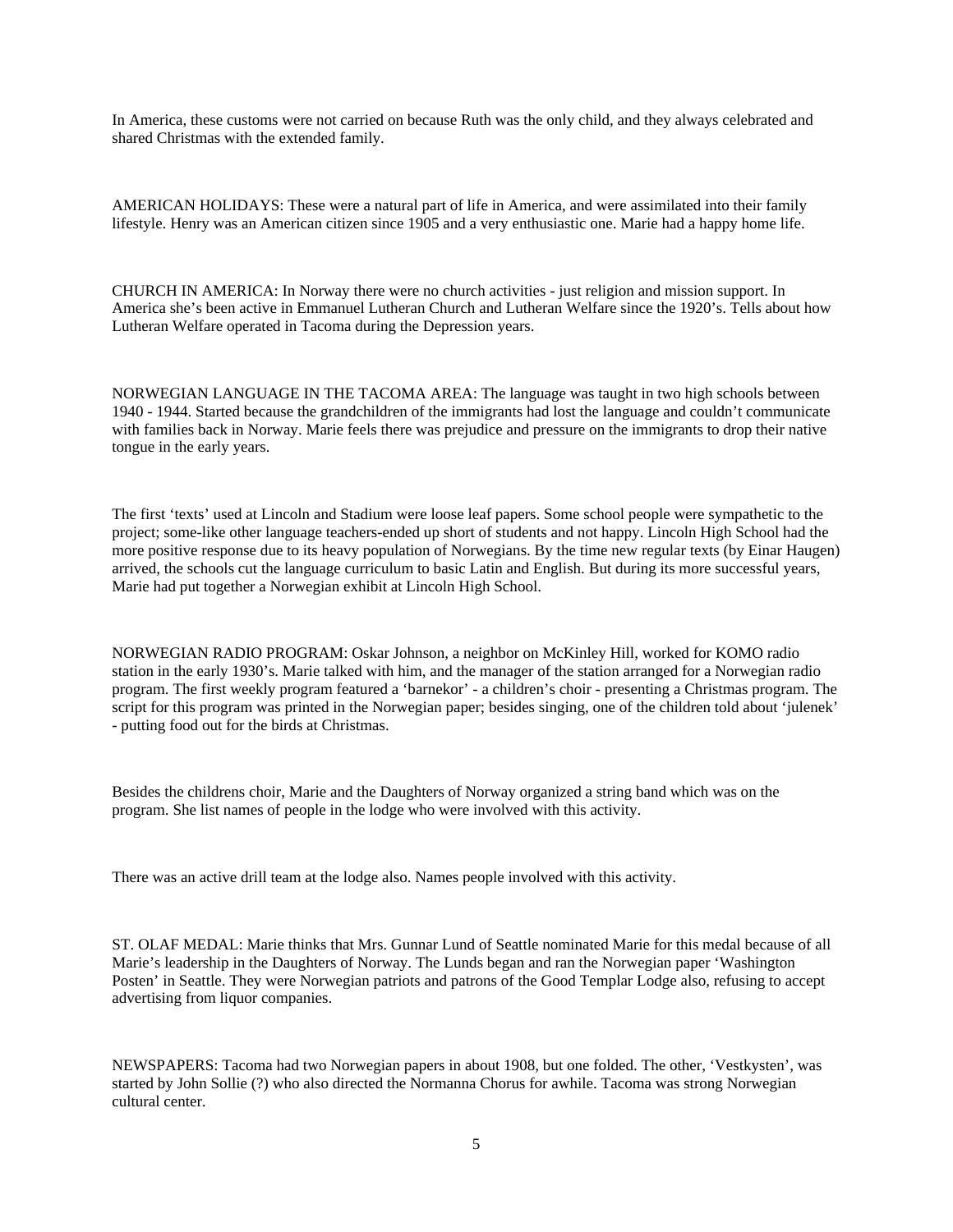(ST. OLAF MEDAL) Marie received a card from the Norwegian Consul in Seattle requesting an appointment for presentation of the medal. The presentation occurred at a regular meeting of the Daughters of Norway in Normanna Hall about 1939.

Another accomplishment of Marie was to begin a \$200 scholarship -stipend for high school students.

CROWN PRINCE OLAV'S VISIT IN 1939: The crown prince and crown princess  $M\hat{\mathbf{\diamond}}\hat{\mathbf{\diamond}}$ rta visited the west coast area in 1939. Because Marie was the Grand Lodge president at the time, she and Henry were part of the group to meet the plane at Ft. Lewis, attend the luncheon, and present flowers to Princess M $\bigcirc$  tra from the Embla Lodge.

One privilege of the St. Olaf medal is to attend official functions concerning the Norwegian government.

AUDIENCE WITH KING HAAKON IN 1946: Marie had the occasion to speak with King Haakon for 25 minutes. Beforehand she was nervous and instructed in court etiquette, but he was kind, gracious, and like an old friend. They talked of his leaving Norway during W WII and how the Norwegian -American people perceived that.

WWII: The lodge women made dresses, garments, layettes, etc., to send to Norway as war relief during WWII. Mrs. Peterson from Seattle was the main co-ordinator; the garments were packed into boxes and shipped back East to be sent overseas.

They also knitted heavy, long stockings for the Norwegian paratroopers. She and a neighbor (from Nordfjord) knitted so many pairs, that their husbands cooked dinner so they could continue knitting.

BETZY KJELSBERG'S VISIT IN THE 1940'S: Betsy was a leader in Norway for women's rights. Marie first met her at the San Francisco World Fair in the late 1930's. Betzy traveled and spoke throughout Norway, striving for women's rights and social reforms in that area. She believed women had great potential, equal to men; and they needed to take on important leadership roles. Betzy was very smart, but 'domineering'; Henry said, 'He'd just as soon tackle a ship.'

Her purpose in her American visit was to renew and refresh Norwegian-American relations. Marie attended a luncheon held in Seattle for Betzy, and got to know her quite well. She thinks that Betzy accomplished good things in her own way; she reached a high government position.

Tells a story about attending a lodge banquet in Astoria, OR.

SPEAKING NORWEGIAN: Marie recites a favorite table prayer: 'I Jesu navn…..'